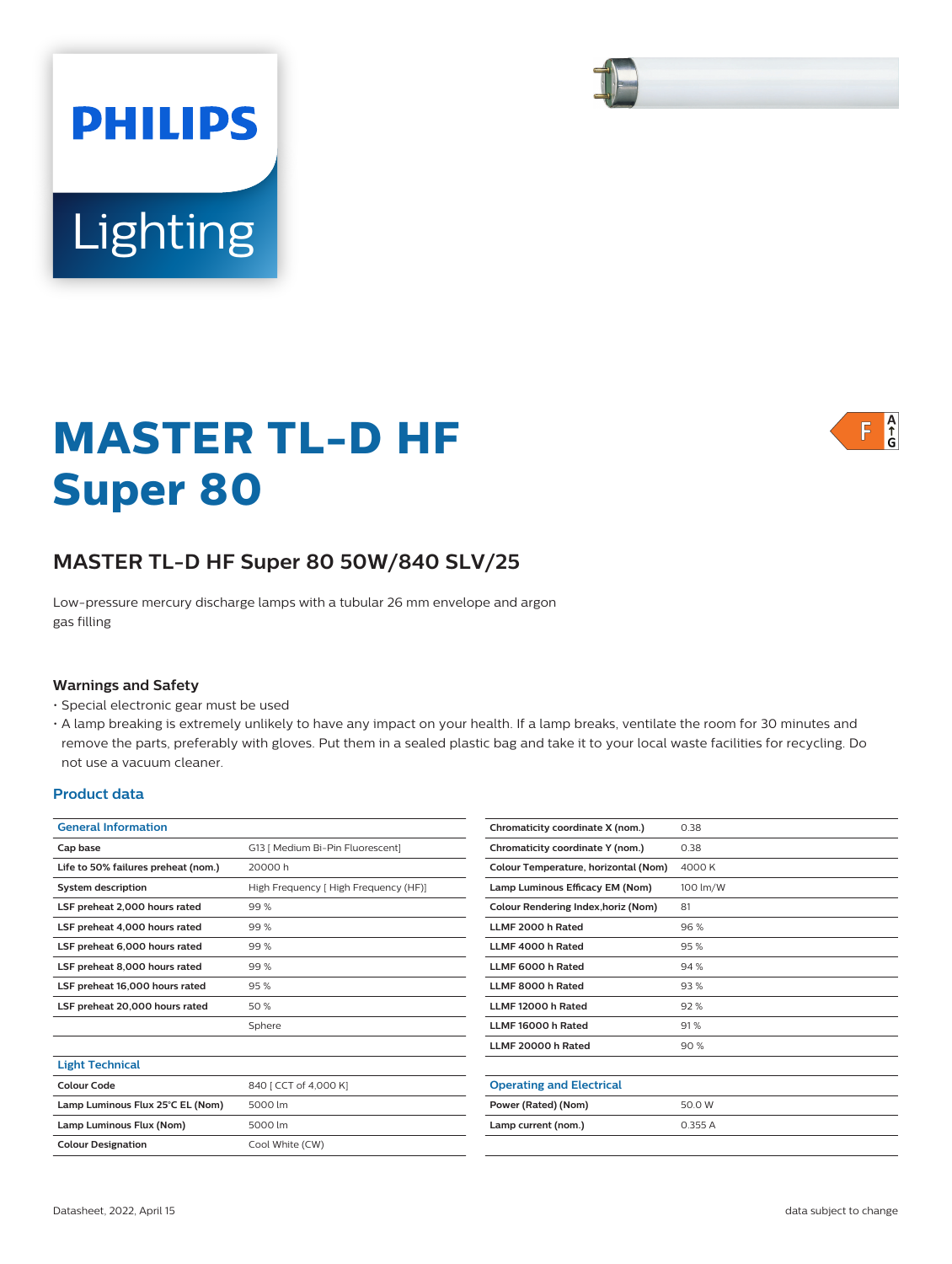# **MASTER TL-D HF Super 80**

| <b>Temperature</b>                 |                   |
|------------------------------------|-------------------|
| Design temperature (nom.)          | $25^{\circ}$ C    |
|                                    |                   |
| <b>Controls and Dimming</b>        |                   |
| Dimmable                           | Yes               |
|                                    |                   |
| <b>Mechanical and Housing</b>      |                   |
| <b>Bulb shape</b>                  | T8 [ 26 mm (T8)]  |
|                                    |                   |
| <b>Approval and Application</b>    |                   |
| <b>Energy Efficiency Class</b>     | F                 |
| Mercury (Hg) content (max.)        | 2 mg              |
| Mercury (Hg) content (nom.)        | 2.0 <sub>mg</sub> |
| Energy consumption kWh/1,000 hours | 50 kWh            |

| 423439                                 |  |
|----------------------------------------|--|
|                                        |  |
|                                        |  |
| 871150063159640                        |  |
| MASTER TL-D HF Super 80 50W/840 SLV/25 |  |
| 8711500631596                          |  |
| 927925084014                           |  |
|                                        |  |
| 25                                     |  |
| 927925084014                           |  |
| 167.000 g                              |  |
| FDH-50/40/1B-L/P-G13-26/1500           |  |
|                                        |  |

#### **Dimensional drawing**



### **Product D (max) A (max) B (max) B (min) C (max)** MASTER TL-D HF Super 80 50W/840 SLV/25 28 mm 1500.0 mm 1507.1 mm 1504.7 mm 1514.2 mm

#### **MASTER TL-D HF Super 80 50W/840 SLV/25**

#### **Photometric data**



**Lightcolour /840 Lightcolour /840**